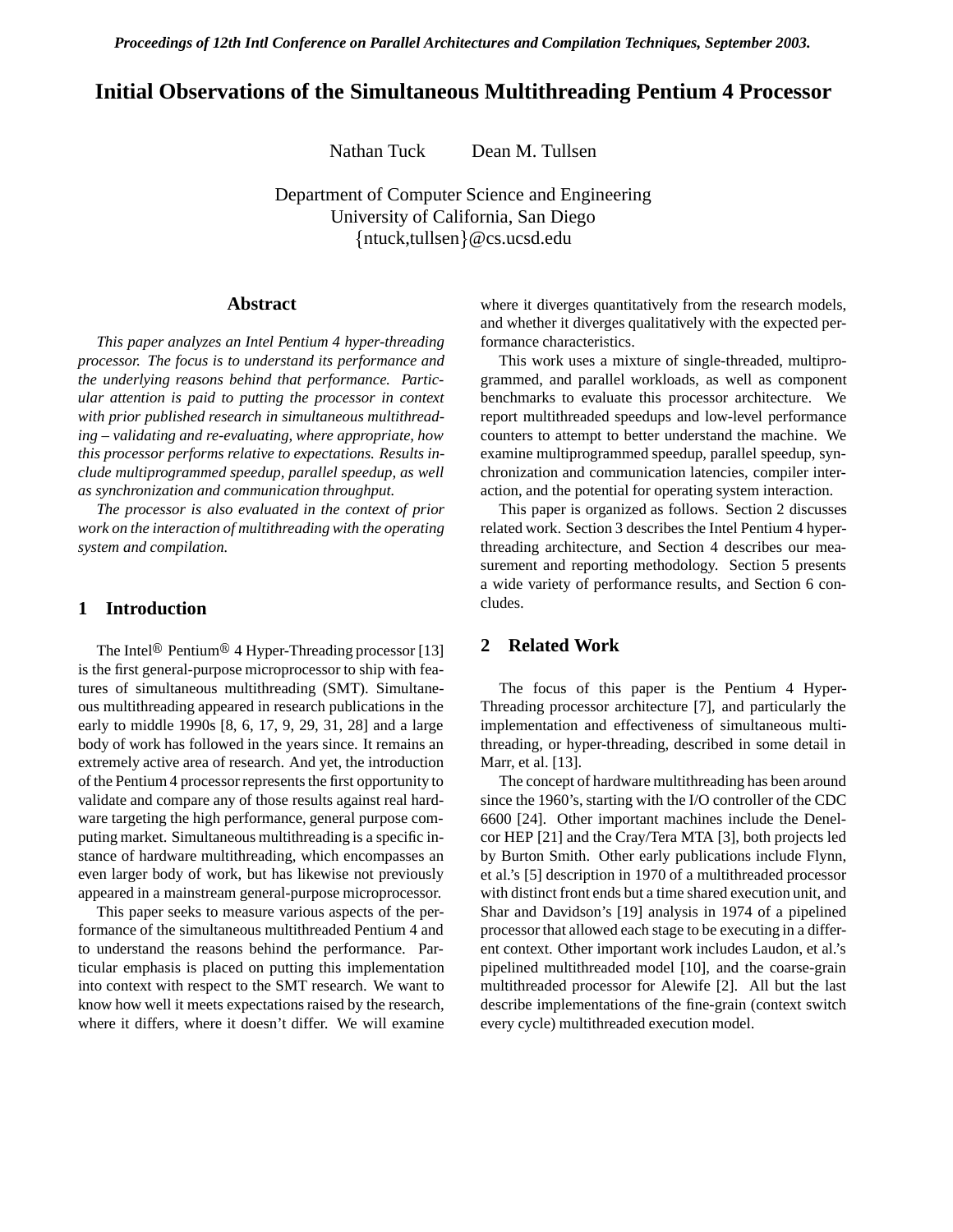Simultaneous multithreading is a natural extension to the earlier multithreading models. It differs from those models in the following way. On a superscalar processor, the SMT execution model assumes the ability of the architecture to issue instructions from multiple threads to the functional units each cycle. All previous models of multithreading incorporate the notion of a low-level context switch, even if it happens every cycle. SMT loses the notion of a context switch, as all hardware contexts are active simultaneously, competing actively for all processor resources. This competition maximizes the utilization of the processor resources.

Early work incorporating at least some aspects of what became known as simultaneous multithreading include [8, 6, 17, 9, 29, 31, 28, 20]. The focus of this research will be to compare the Pentium 4 implementation in particular with the SMT execution model proposed by Tullsen, et al. [29], and the architecture first fully described in [28]. That execution model and architecture has since re-appeared in a plethora of papers from many research groups.

The Pentium 4 architecture is the first general-purpose processor delivered with simultaneous multithreading, but other implementations include the announced, but never delivered Alpha 21464 [4] and a network processor intended for routing applications from Clearwater Networks. Sun's MAJC processor [25] is a fine-grain multithreaded architecture which also features support for speculative multithreading.

This paper compares the Intel Pentium 4 architecture and performance with the published SMT research architecture model. It also examines quantitative and qualitative results from research examining parallel performance [11], synchronization and communication performance [30], compiler interaction [12], and operating system interaction [22, 18, 23].

### **3 Pentium 4 Hyper-threading Architecture**

The Intel Pentium 4 processor [7] is the first commercially available general-purpose processor to implement a simultaneously multithreading core.

The Pentium 4 microarchitecture is that of a deeply pipelined out-of-order processor. It has a 20 cycle branch misprediction penalty. The core can retrieve 3 microoperations  $(\mu$ ops) per cycle from the trace cache, execute up to six per cycle and graduate up to three per cycle. There is a 128-entry renamed register file and up to 126 instructions can be in flight at a time. Of those instructions, 48 can be loads and 24 can be stores. It has an 8KB 4-way set associative direct mapped L1 data cache with a 2 cycle load-use latency and a 256 KB 8-way set associative unified L2 cache. The L1 instruction cache is a 12K entry trace cache with a 6  $\mu$ op line size.

The Pentium 4 supports a dual-threaded implementation of simultaneous multithreading called Hyper-Threading Technology. The Linux operating system treats the system as a dual-processor system, each processor maintaining a separate run queue. This approach to multithreading minimizes the changes to a conventional multiprocessor-aware operating system necessary to manage the SMT hardware.

The primary difference between the Hyper-Threading implementation and the architecture proposed in the SMT research [28] is the mode of sharing of hardware structures. While the SMT research indicates that virtually all structures are more efficient when shared dynamically rather than partitioned statically, some structures in the Hyper-Threading implementation such as the ROB entries and load and store buffers are statically divided in half when both threads are active. The reasons for this difference are at least two-fold. First of all, static partitioning isolates a thread from a poorly behaving co-scheduled thread more effectively – see [27] for an example of two-thread thrashing in a shared instruction queue, as well as alternative solutions to static partitioning. Second, any negative effects of the partitioned approach are minimized with only two hardware contexts. The technique employed in the Pentium 4 does not scale well to a larger number of hardware contexts, such as the eight threads that were typically modelled in the SMT research. However, with two threads, a scheme that uses the entire instruction queue in single-thread mode, and divides it in half for dual-thread mode provides a reasonable approximation of the performance of a dynamically shared queue. With more threads, the static partitioning would likely hamper performance excessively.

Accesses to several non-duplicated, non-partitioned parts of the Pentium 4 pipeline, such as the trace cache and main instruction decoder are handled in a round-robin manner. Similarly, Tullsen, *et al.* [28] proposed an architecture that time-shares the front end of the processor (i.e., the front end is fine-grain multithreaded), but mixes instructions (simultaneous multithreading) beginning with the queue stage. That paper also examines architectures with limited multithreading (e.g., two threads rather than eight) in the front end.

Using the tool LMbench [15] we measure the L1, L2, and main memory latencies of the processor as 0.794ns, 7.296ns and 143.9ns. This corresponds to 2, 18 and 361 cycles of latency, which in the case of the caches correlates well with Intel's claims about the microarchitecture. We were able to measure main memory bandwidth for our setup as between 1.24 GB/s and 1.43 GB/s using the Stream benchmark [14]. Neither aggregate memory bandwidth nor latency were observed to degrade measurably when two threads ran simultaneous copies of LMbench or Stream.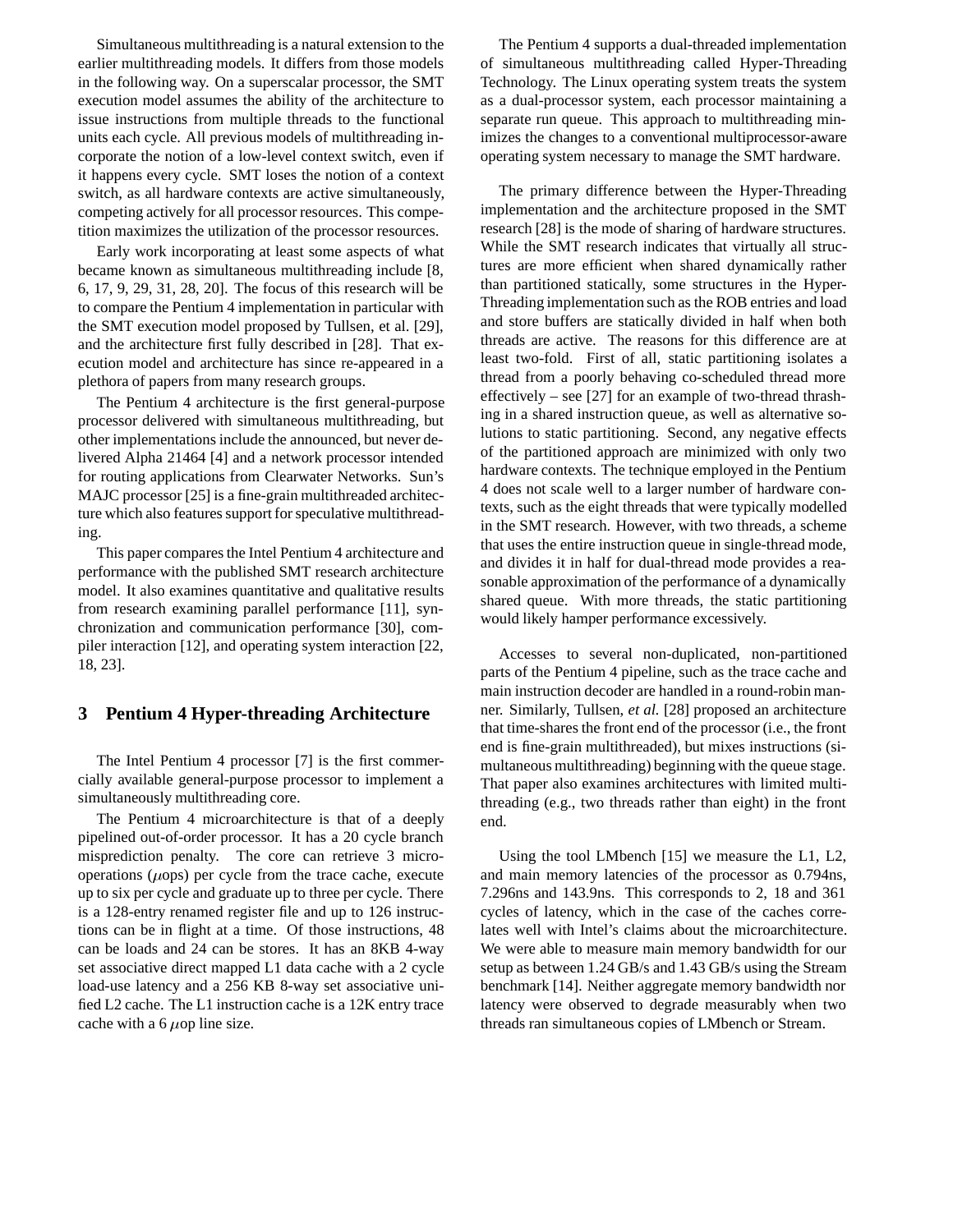# **4 Methodology**

All experiments were run on a single processor Hyper-Threading 2.5 GHz Pentium 4 processor with 512 MB of DRDRAM running RedHat 7.3 Linux kernel version 2.4.18smp.

For these experiments, we use the SPEC CPU2000 benchmarks, a subset of version 3.0 of the NAS parallel benchmarks, and expanded versions of the Stanford SPLASH2 benchmarks. The SPEC 2000 and NAS benchmarks were compiled with Intel's 6.0 Linux compilers. All optimizations for SPEC were as close as possible to the base optimization level in Intel's SPEC submissions with the exception that no profiling data was used. The SPLASH2 benchmarks are compiled with gcc version 3.2 with full optimization enabled.

For the SPLASH benchmarks, we did not use the default inputs, rather we first sized up the inputs so as to increase the amount of execution time and working set size. Each benchmark was sized up so that total runtime was between 30 seconds and 2 minutes. This was necessary to get accurate timing measurements. Actual parameters for each benchmark are given in Table 1. Every component was run in three different configurations. First we ran a single threaded version of the benchmark so as to determine a baseline expected time for benchmark completion. Then we ran a dual threaded version of the benchmark so as to determine parallel speedup. Then we ran a single threaded version of each benchmark against every other benchmark (including itself) to obtain a heterogenous workload speedup.

For SPEC we first ran a fully instrumented SPEC run to be sure that the binaries we were generating for benchmarks were close to the baseline SPEC submission. We then ran every SPEC benchmark against every other SPEC benchmark with the full inputs in order to determine heterogeneous speedups.

For heterogeneous workloads in both SPLASH and SPEC, we used the following methodology for runs so as to avoid overmeasuring simultaneous job startup and early completion artifacts. We launched both jobs simultaneously from a parent process which then waited for either job to complete. When either job completed, it would be immediately relaunched by the parent, until at least 12 total jobs had been launched and completed. The time required for the last job to complete was thrown away so as to eliminate any jobs that were not run completely in parallel with another thread. We ensured that we always had at least three instances of even the longest benchmarks that completed before the other threads finished. The completion times for each of the remaining jobs was then averaged. This methodology has several advantages. It eliminates end effects (which otherwise potentially insert significant singlethread execution into our multithreaded results) and it takes

| Benchmark             | Altered Parameters       |  |
|-----------------------|--------------------------|--|
| barnes                | $n$ body=65536 tstop=0.3 |  |
| fmm                   | 65536 particles          |  |
| ocean - contiguous    | $1026 \times 1026$ grid  |  |
| ocean - noncontiguous | $1026 \times 1026$ grid  |  |
| radiosity             | large room dataset       |  |
| raytrace              | $-a32 - m64$             |  |
| water - nsquared      | 5832 molecules           |  |
| water-spatial         | 5832 molecules           |  |

### **Table 1. Splash Application Expanded Run Parameters**

the average of several staggered relative starting times. We found that in general staggered relative starting times was not an important factor in measurement – the average variance in program run times for all SPEC benchmarks as a factor of start time was less than 0.5% and the average maximum variance in run times was 1%.

For parallel benchmarks we report the speedup used in the reporting methodology of the benchmark. In the case of SPLASH this can exclude some sequential parts of the code. For the heterogeneous workloads, we report the sum of the two speedups. That is, if A and B run together, and A runs at 85% of its single-thread execution time, and B runs at 75%, the reported speedup is 1.6. This gives the expected average response time improvement over a workload where the same combination of the two jobs time-share a single-threaded processor, assuming approximately equal run times, and no context-switch overhead.

We attempted to determine the performance of synchronization on the hyper-threading Pentium 4, with particular attention to whether hyper-threading makes synchronization profitable at a finer granularity than a traditional SMP. In order to do this, we modified the code used in [30] to implement x86 spin locks with the *pause* instruction in them as is recommended by Intel [1]. The *pause* instruction will de-pipeline a thread's execution, causing it to not contend for resources such as the trace cache until the *pause* has committed. However, unlike *halt*, *pause* does not release statically partitioned resources in the pipeline. Further details of that benchmark are presented in Section 5.4.

# **5 Results**

This section examines a variety of aspects of the performance of the multithreaded Pentium 4 processor. It covers multiprogrammed speedups, parallel program speedups, the performance of synchronization and communication, the effects of workload scheduling, architecture-compiler interactions, and simulation results.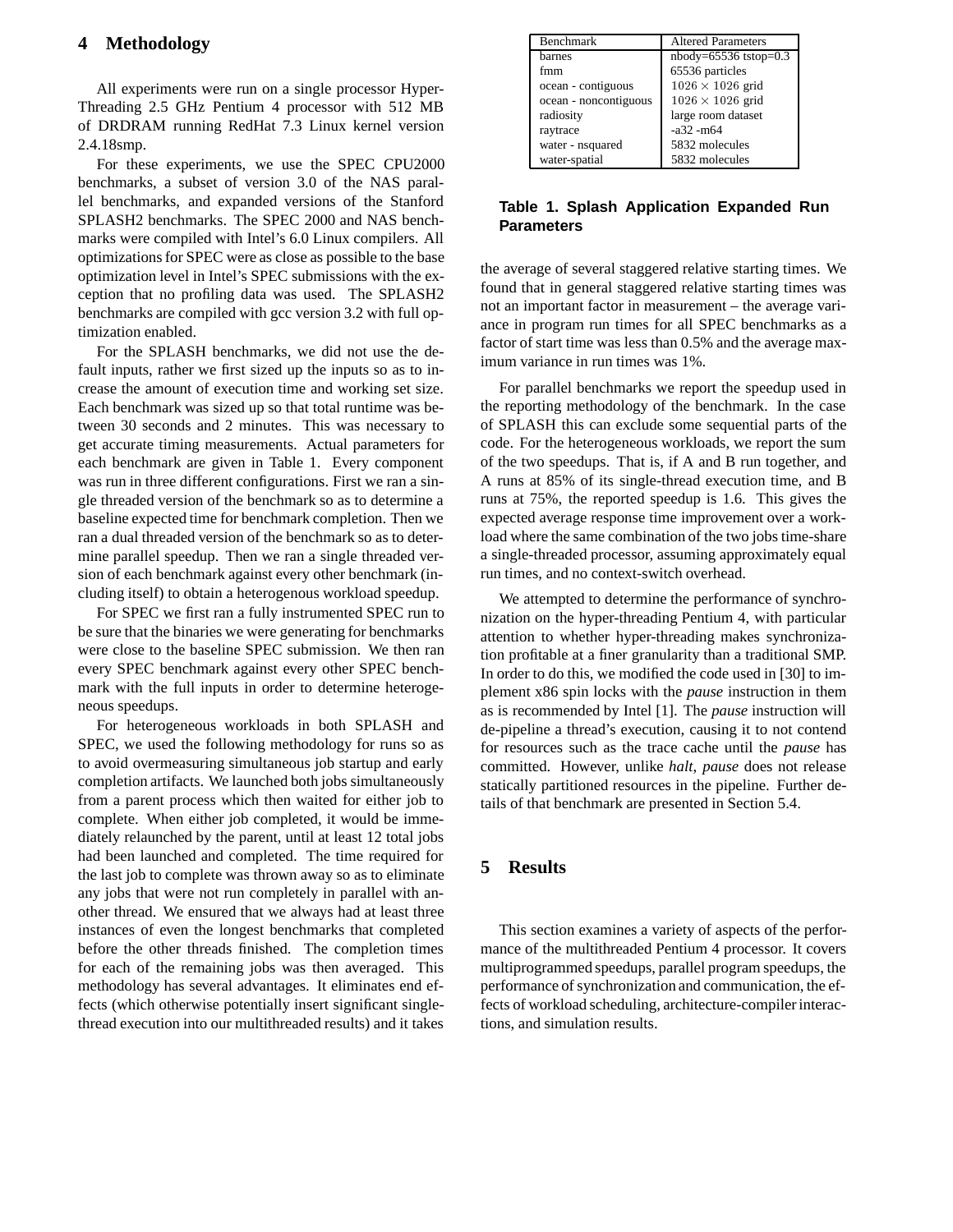#### **5.1 Impact of Static Partitioning of the Pipeline**

The Pentium 4 implementation dynamically shares very few resources. The functional units are shared, as are the caches and branch prediction logic. However, when multiple threads are active, the following structures are statically split in half, each half being made available to a single thread: the reorder buffer, instruction queues, and load/store queues. Thus, in multithreading mode, there are now two effects that prevent the workload from achieving ideal speedup (i.e., two times the single-thread throughput). One is the effect of competition for statically partitioned resources, and the second is the effect of competition for the dynamically shared resources.

We discern between these two effects by measuring the impact of static partitioning on a single thread, when there is no dynamic sharing. Because the Pentium 4 only partitions these structures when there are actually two threads in execution, we use a dummy thread that uses virtually no resources (it makes repeated calls to the *pause* instruction) to force the processor into partitioned mode.

We found that on average, the SPECINT benchmarks achieve 83% of their non-partitioned single-thread performance, and the SPECFP benchmarks achieve 85% of their single-thread performance. Those benchmarks hit worst are *eon*, which is limited to 71% of peak, and *wupwise*, which is limited to 72% of peak. The benchmarks that perform best in this environment are *mcf*, *art* and *swim* at 93%, 97% and 98% of peak respectively. *eon* and *wupwise* have relatively high instruction throughput of 0.9 and 1.2 IPC respectively, while *mcf* and *swim* have relatively low IPCs of .08, .2 and .4 (all IPCs measured in  $\mu$ ops). Not unexpectedly, then, those applications with low instruction throughput demands due to poor memory performance are less affected by the statically partitioned execution resources. See Figure 1 for a summary of results from these runs.

#### **5.2 Multiprogrammed Multithreaded Speedup**

In an SMT processor with only two threads, there are exactly two ways to achieve multithreaded speedup — running two independent threads, or running two cooperating threads. We examine the former case in this section, the latter in the following section. The multiprogrammed (independent threads) performance, in some ways, gives the clearest picture of the multithreaded pipeline implementation, because performance is unaffected by synchronization, load-balance, and inefficient parallelization issues.

We ran the cross-product of all 26 SPEC benchmarks, as well as the cross-product of all single-threaded SPLASH2 benchmarks. Those results are too voluminous to present here, so we show a box and whisker plot of the SPEC data which illustrates the median, middle 50% and outliers in



# **Figure 1. Performance of SPEC benchmarks run against the pause thread relative to their peak performance.**

speedups for each test in Figure 2. For each benchmark, this figure shows the range of combined speedups for that benchmark paired with all other benchmarks.

The way to read these plots is that for each datapoint, the box outlines the middle 50% of the data (also known as the inter-quartile range or IQR), the line inside the box is the median datapoint, and the "whiskers" or dotted lines extend to the most extreme datapoint within 1.5\*IQR of the box. Points which fall outside of 1.5\*IQR are classified as outliers and appear as crosses on the plot. We do not attempt to claim any statistical significance to presenting the data in this manner, but we feel that it provides a quicker understanding of its nature than a scatter plot or averaged bar graph. This data is also summarized in numerical form in Table 2.

The average multithreaded speedup (Table 2) for SPEC is 1.20, and ranges from 0.90 to 1.58, with a sample standard deviation of 0.11.

From the data, we can see several things. First of all, we can pick out particular tests that seem to have more or less dynamic conflicts with other threads. For instance, *sixtrack* and *eon* seem to have fairly little impact on most other tests, achieving high combined speedups regardless of which threads they are paired with. In fact, the high outliers in Figure 2 are all caused by runs of benchmarks with *sixtrack*. However,*swim* and *art* conflict severely with most other threads. What isn't clear from these graphs (because we report combined speedup) is whether the low speedups for *swim* and *art* are due to them running slowly when competing for dynamically allocated resources, or whether they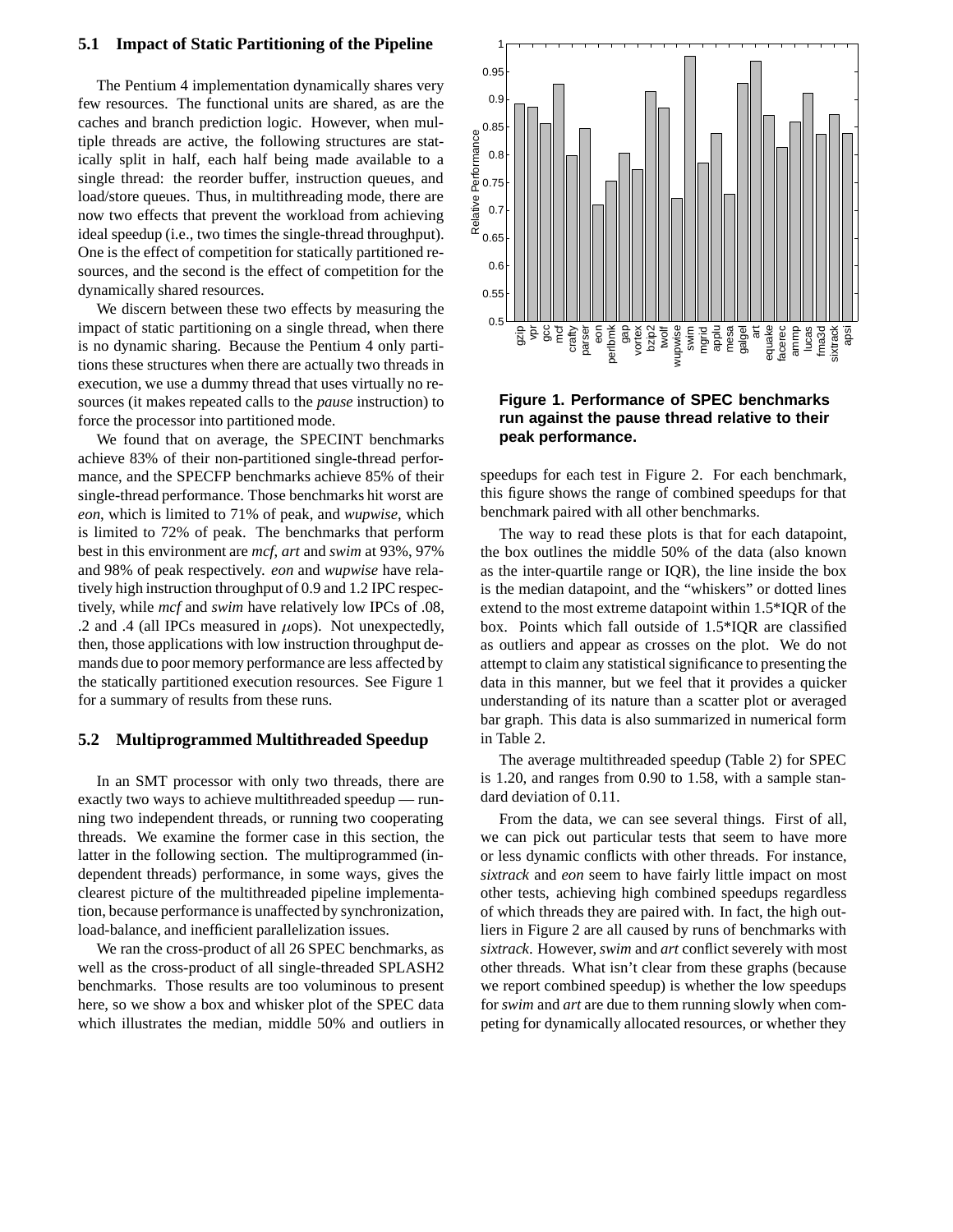| Benchmark | <b>Best Speedup</b> | Worst Speedup | Avg Speedup |
|-----------|---------------------|---------------|-------------|
| gzip      | 1.48                | 1.14          | 1.24        |
| vpr       | 1.43                | 1.04          | 1.17        |
| gcc       | 1.44                | 1.00          | 1.11        |
| mcf       | 1.57                | 1.01          | 1.21        |
| crafty    | 1.40                | 0.99          | 1.17        |
| parser    | 1.44                | 1.09          | 1.18        |
| eon       | 1.42                | 1.07          | 1.25        |
| perlbmk   | 1.40                | 1.07          | 1.20        |
| gap       | 1.43                | 1.17          | 1.25        |
| vortex    | 1.41                | 1.01          | 1.13        |
| bzip2     | 1.47                | 1.15          | 1.24        |
| twolf     | 1.48                | 1.02          | 1.16        |
| wupwise   | 1.33                | 1.12          | 1.24        |
| swim      | 1.58                | 0.90          | 1.13        |
| mgrid     | 1.28                | 0.94          | 1.10        |
| applu     | 1.37                | 1.02          | 1.16        |
| mesa      | 1.39                | 1.11          | 1.22        |
| galgel    | 1.47                | 1.05          | 1.25        |
| art       | 1.55                | 0.90          | 1.13        |
| equake    | 1.48                | 1.02          | 1.21        |
| facerec   | 1.39                | 1.16          | 1.25        |
| ammp      | 1.40                | 1.09          | 1.21        |
| lucas     | 1.36                | 0.97          | 1.13        |
| fma3d     | 1.34                | 1.13          | 1.20        |
| sixtrack  | 1.58                | 1.28          | 1.42        |
| apsi      | 1.40                | 1.14          | 1.23        |
| Overall   | 1.58                | 0.90          | 1.20        |

**Table 2. Multiprogrammed SPEC Speedups**

tend to cause their partner to run slowly. In fact, it is the latter. We see that *swim* on average sees 63% of its original throughput, while the coscheduled thread achieves only 49% of it's original throughput. Likewise, *art* on average achieves 71% of its original throughput, whereas coscheduled threads achieve only 42%.

The worst speedup is achieved by *swim* running with *art*. The best speedup is achieved by *swim* running with *sixtrack* (although *art* also has the third highest speedup in conjunction with *sixtrack*). Thus, *swim* is part of both the best and worst pairs! Analysis of these cases with VTune reveal that *swim* and *art* both have low IPCs due to relatively high cache miss rate. When run with *swim*, *art*'s poor cache behavior increases the L2 miss rate of *swim* by a factor of almost 40. In the other case, *swim* and *art*'s low IPCs interfere only minimally with *sixtrack*.

The lowest speedup is below 1.0. However, the slowdowns are uncommon, and no lower than a 0.9 speedup. In all, only 8 of the 351 combinations experience slowdowns. None of the slowdowns approach the worst case results predicted by Tullsen and Brown [27]. That paper identifies scenarios, particularly with two threads, where a shared instruction queue could result in speedups significantly below one for certain combinations of threads if the queue is not designed carefully. That work also shows that a partitioned queue, while limiting performance in the best case, mitigates the problem. These results for the Pentium 4 partitioned queue seem to confirm that result. This architecture



### **Figure 2. Multiprogrammed speedup of all SPEC benchmarks**

usually achieves its stated goal [13] of providing high isolation between threads.

### **5.3 Parallel Multithreaded Speedup**

Parallel applications exercise aspects of the multithreaded implementation that the multiprogrammed workload does not. Parallel speedup will be sensitive to the speed and efficiency of synchronization and communication mechanisms. In addition, parallel applications have the potential to compete more heavily for shared resources than a multiprogrammed workload – if the threads of the parallel program each have similar characteristics, they will likely each put pressure on the same resources in the same way, and a single resource will become a bottleneck more quickly [11].

Parallel speedups for the SPLASH2 benchmarks are shown in Figure 3. For the sake of comparison, that graph also shows the speedup when two single-threaded copies of that benchmark are run. The multithreaded speedup ranges from 1.02 to 1.67, and thus is a positive speedup in all cases, although the speedups for *ocean contiguous* and *water spatial* are not significant. The multiprogrammed speedups range from 1.06 to 1.49, with no slowdowns. It is interesting to note that in three out of the eight cases, the speedup from the parallel version is actually greater than the average speedup from running two copies.

Figure 4 shows the results of running the NAS parallel benchmarks compiled with OpenMP directives for the class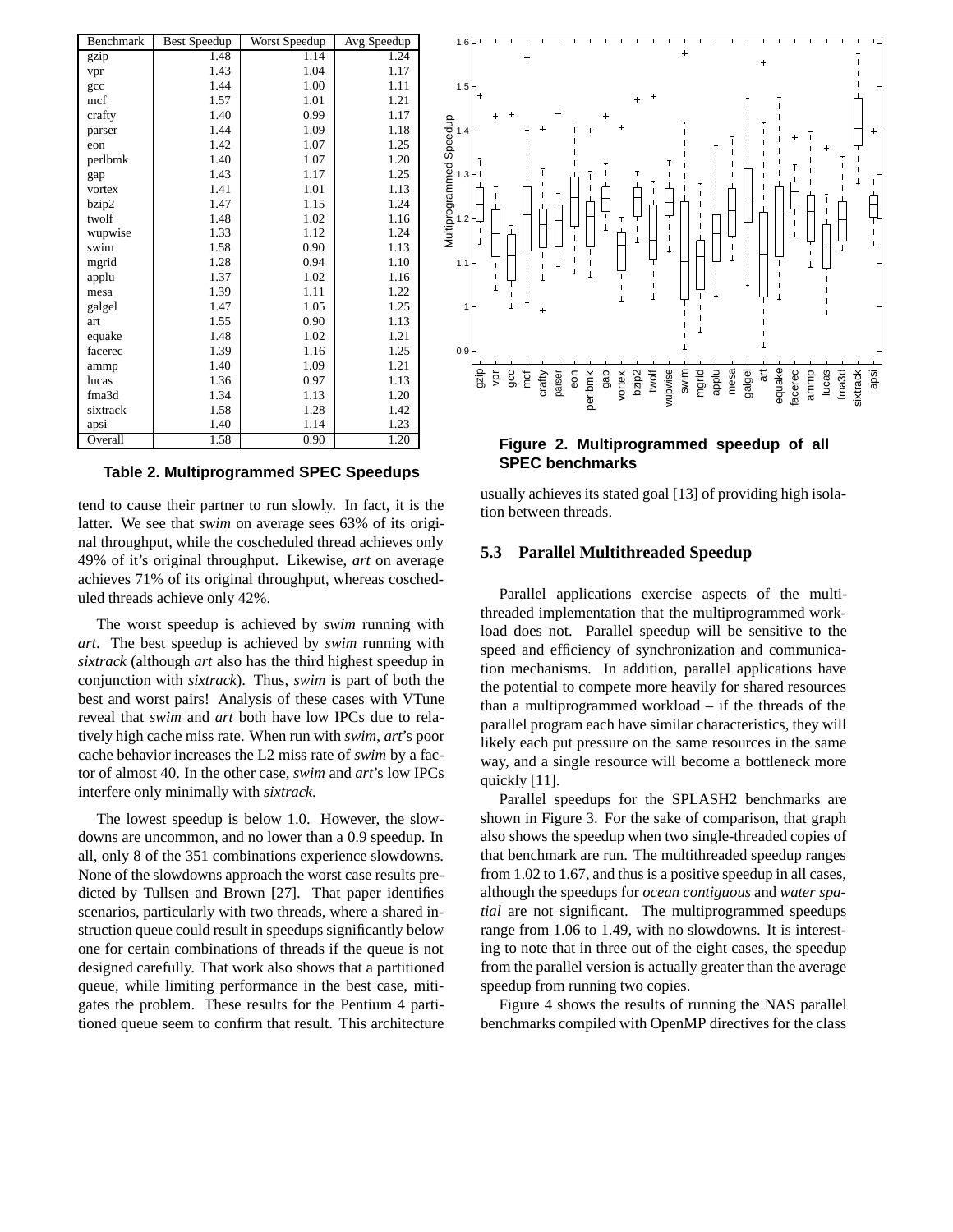

**Figure 3. SPLASH2 Multithreaded and Dual-Copy Speedups**

A problem size (using the Intel compiler). The parallel speedups for these benchmarks were more modest, ranging from 0.96 to 1.16. Multiprogrammed speedups were higher in three out of five cases than the corresponding multithreaded speedups.

#### **5.4 Synchronization and Communication Speed**

While the parallel applications indirectly measure synchronization and communication speed, this section measures those quantities more directly. To measure communication speed, we construct a loop that does nothing but alternate between threads reading a value that is protected by a lock. We can pass the value between threads 37 million times per second, implying that this lock and read takes approximately 68 cycles.

A second communication component test creates two threads that update (increment) a value repeatedly, again protected by synchronization. On this benchmark, the combined threads can update the value 14.6 million times per second, or an update every 171 cycles. This is significantly more than the latency of either of the caches, but less than main memory latency.

A third test of communication is taken from Tullsen, et al. [30], in which a loop is parallelized in interleaved fashion among the threads. This loop contains a loop-carried dependence, as well as a variable amount of independent work. The independent work is a sequence of  $N$  serial floating point computations. The metric of communication and synchronization speed is the value of  $N$  at which the parallelism of the floating point computation allows the parallel



**Speedups**

version of the benchmark to outperform the single-thread version. In that paper, it is shown that an SMT processor with the proposed synchronization mechanism (not the same as that used for the Pentium 4) can effectively parallelize a loop with more than an order of magnitude less parallelism than necessary for a traditional parallel machine. A similar graph is shown in Figure 5, with different synchronization mechanisms. We coded a test-and-test-and-set spin lock with a *pause* instruction inside the loop. Using this locking mechanism to synchronize between two threads running the same code as [30], we found a break-even point of approximately 20000 independent computations for a hyper-threaded processor and 200000 independent computations for a traditional SMP machine. Though the SMT processor breaks even with orders of magnitude less parallel computation than the multiprocessor (as research would lead us to expect), the actual break-even points are far different (much higher) than those shown in [30]. We also tried this experiment with standard pthreads based mutex locks and unlocks, but found that the performance was much lower that our custom coded locking routine.

#### **5.5 Heterogeneous vs. Homogeneous Workloads**

Several papers have demonstrated that an SMT processor benefits from diversity. Speedups are not as high with traditional loop-level parallelism, because all threads put pressure on the same resources [11, 12]. Even in a multiprogrammed workload, threads with similar resource needs tend to achieve lower combined speedups [22].

In running the cross-product of all SPEC benchmarks, we also run each benchmark against a version of itself (with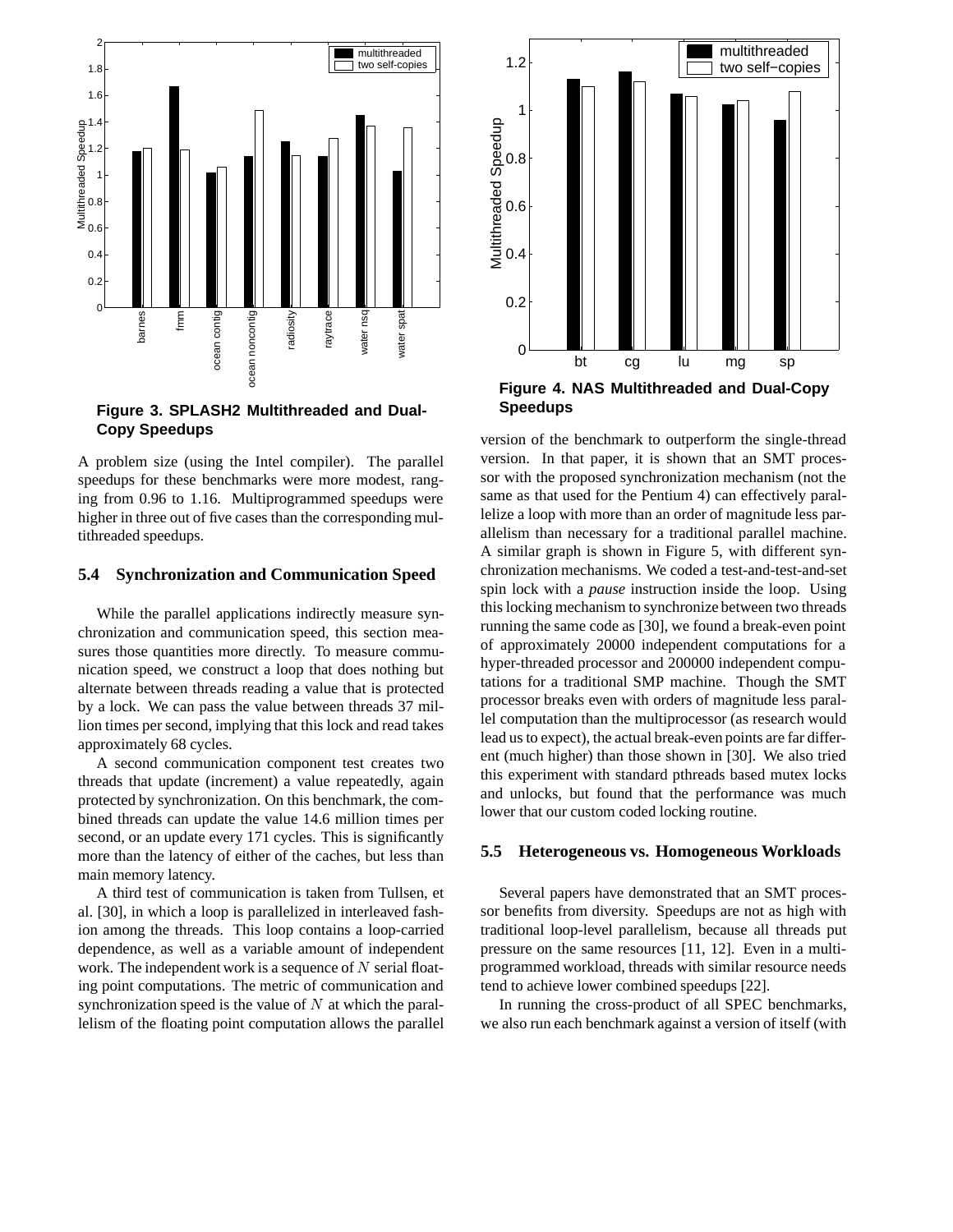

**Figure 5. Parallel Execution Profitability**

the exact same inputs). In that configuration, the threads do benefit from some constructive interference, in the branch predictor and the page cache, but we still expect the lowlevel conflicts to dominate those effects. In fact, the average speedup of that case was 1.11, lower than the average speedup for all combinations of 1.20.

This phenomenon even persists for a more general definition of "similar" threads. We found that the average speedup when integer benchmarks are run with other integer benchmarks was 1.17, the average speedup for two floating point threads was 1.20, while the average speedup when an integer and floating point thread are run together was 1.21. This is a slight advantage for heterogeneity, but not nearly as much as has been suggested by prior research. It is likely that static resource partitioning ameliorates the effect.

#### **5.6 Symbiosis**

The term symbiosis was used to describe the range of behaviors different groups of threads experience, some threads cooperating well and others not [22, 23]. This phenomenon was exploited to demonstrate speedups of 17% with a symbiosis-aware OS scheduler, by creating a schedule that pairs together threads that have high symbiosis when coscheduled, in the case where more threads than hardware contexts are time-sharing the available contexts.

We achieved speedups on SPEC ranging from 0.90 to 1.58, but it is not enough for speedups to vary for symbiotic job scheduling to work – speedups must vary with characteristics of the pair of scheduled jobs rather than the characteristics of the individual threads. The expected speedup from a random schedule of the 26 SPEC threads is just 1.20, the average speedup of all pairs. However, we can manually create a "best" schedule, using the assumptions of [22], where each job will be coscheduled with two others as the system moves through a fair circular schedule, each timeslice swapping out one of the two jobs. The expected speedup of our best schedule, using the measurements we already have, is 1.27, or about a 6% improvement. Thus there is still some potential for symbiotic scheduling on this architecture, even though there is less dynamic sharing of low-level resources than the research SMT processor.

Despite this validation that the OS can benefit from making a coordinated decision about job schedules, the Linux kernel is currently not well positioned to exploit symbiosis. On the hyper-threading CPU it employs two instantiations of the kernel scheduler, each hardware context making its own scheduling decisions without coordination with the other. In this configuration, exploiting symbiosis requires communication between the two schedulers. However, if it used a single version of the scheduler that made a single decision about which two jobs to run each time slice, it would be able to exploit symbiosis more naturally.

#### **5.7 Compiler Interaction**

Expected SMT performance has been shown to vary with the optimizations performed by the compiler, and the effectiveness of particular compiler optimizations are affected by the level of multithreading [16, 12]. The general trend, however, is that multithreading makes the processor somewhat tolerant of the quality of the compiler – the expected speedup from simultaneous multithreading is highest when the compiler is least effective at exploiting ILP. In this section we examine this thesis as follows. We selected a subset of the SPEC benchmarks (*gcc, mcf, crafty, eon, gap, swim, mgrid, art, lucas, and sixtrack*), to use as a representative subset of SPEC. Our subset has a slightly lower overall speedup than our original subset (1.18 vs 1.20) but it includes all the cases of highest and lowest speedups from our original exhaustive results. We then ran the crossproduct of these benchmarks compiled with the following optimization levels: **-O3**, **-O1 -xW -O1**, and **-O0** and compare the results against the same subset of our baseline run, which was compiled with **-O3 -xW -ipo**. The meaning of these compiler switches is as follows:

- **-O0** Disable all compiler optimizations
- **-O1** Enable global register allocation, instruction scheduling, register variable detection, common subexpression elimination, dead-code elimination, variable renaming, copy propagation, constant propagation, strength reduction-induction, tail recursion elimination and software pipelining.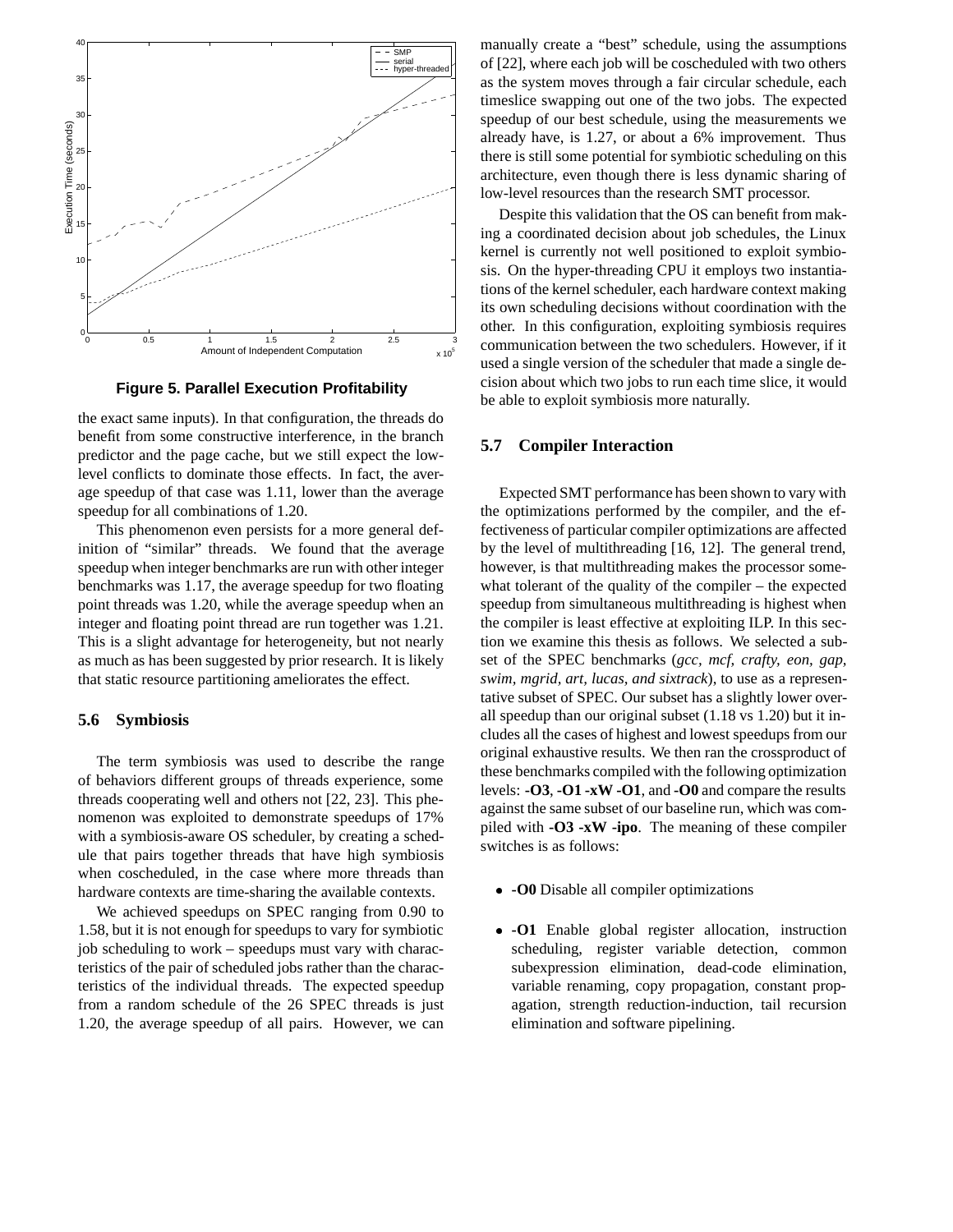

**Figure 6. Average multithreaded speedup for given optimization levels, relative to singlethread performance for the same optimization level.**

- **-O3** Performs the same optimizations as **-O1** and adds prefetching, scalar replacement, and loop tranformations such as unrolling.
- **-xW** Enables generation of all instructions that are available on the Pentium 4 that are not core x86 instructions. These include MMX, SSE and SSE2.
- **-ipo** Enables interprocedural optimizations within and across multiple files.

In general, we find (Figure 6) that decreasing amounts of optimization improves multithreaded speedup slightly relative to the degraded baseline. However, this is not enough to make up for the performance lost. For example, **-O0** has an average multithreaded speedup of 1.24, or 3.3% better than our fully optimized multithreaded speedup, however the average speedup relative to the fully optimized version of the code is only 0.67. As might be expected, floating point programs suffer more in absolute terms at reduced optimization levels, but their normalized multithreaded speedup is only slightly lower than that of the integer programs. These results are in line with previous research results.

#### **5.8 Simulation Validation**

Prior SMT research demonstrated a potential speedup of about 2.5 on a dynamically scheduled superscalar processor [28]. However, that speedup was predicted for a very

different implementation than the Pentium 4. That processor had eight hardware contexts and was an 8-issue processor with a shorter pipeline. We reconfigured the SMT-SIM simulator [26] to model a configuation more like the Pentium 4 hyper-threading implementation. Then we ran it on the same reduced subset of SPEC benchmarks that were used in the previous section.

Changes to the simulator include modifications to the cache subsystem, accurate modeling of cache and memory latencies, changes to fetch and commit policies, etc. The SMTSIM simulator, however, is still emulating the Alpha ISA, so validation is very approximate, at best.

Our results showed ranges in performance that were similar to those we show here, and if anything predict lower overall performance gains. Those results indicate that while the measured overall speedup for this processor is low relative to previously published expectations, that difference is primarily a function of the issue width of the processor and the number of threads. When those things are taken into account, the Hyper-Threading Pentium 4 is indeed achieving a level of performance that meets or even exceeds expected results from the research.

# **6 Conclusions**

This paper presents performance results for a simultaneous multithreaded architecture, the hyper-threading Pentium 4 processor. This architecture achieves an average multithreaded speedup of 1.20 on a multiprogrammed workload and 1.24 on a parallel workload. This processor delivers on the promise of the published SMT research, in light of the limitations of a dual-thread 3-wide superscalar processor.

We find that although the processor has been designed to minimize conflicts between threads, it still shows symbiotic behavior due to cache and other resource conflicts. The processor delivers an order of magnitude faster synchronization and communication than traditional SMP systems, however this implementation of the architecture seems to fall short of the potential to exploit the very tight coupling of an SMT processor to provide very fast synchronization and enable new opportunities for parallelism.

# **Acknowledgments**

The authors would like to thank Doug Carmean and Eric Sprangle, as well as the anonymous reviewers, for helpful comments on this research. We would also like to thank Doug Carmean and Intel for early access to the equipment used in this research. This work was funded in part by NSF Grant CCR-0105743 and a gift from Intel Corporation.